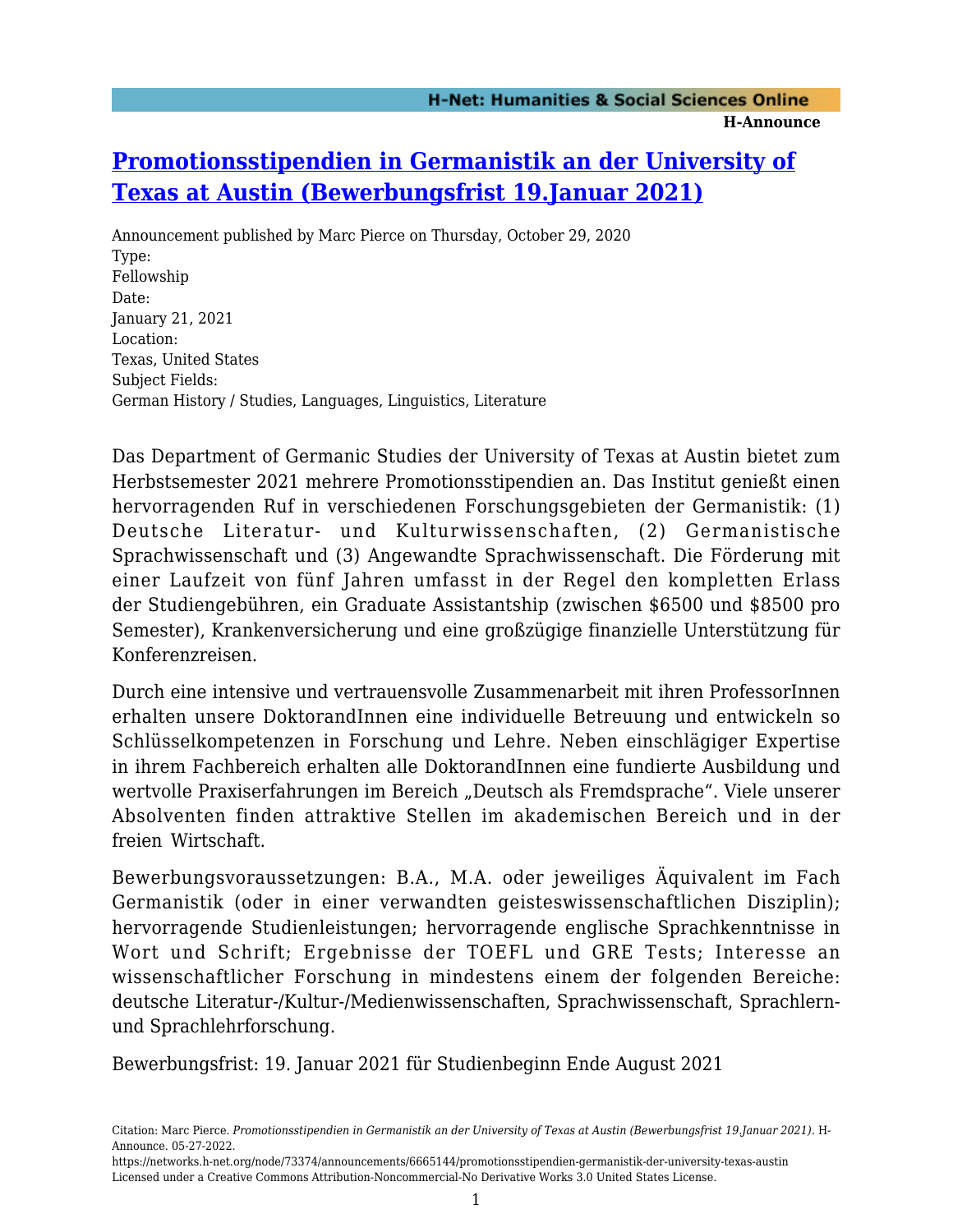## **H-Net: Humanities & Social Sciences Online H-Announce**

Sollten Sie weitere Fragen über unser Institut oder das Bewerbungsverfahren haben, würden wir uns freuen, von Ihnen zu hören:

Monica Urso, Graduate Coordinator ([monicau22@austin.utexas.edu](mailto:monicau22@austin.utexas.edu); auf Englisch)

Prof. Dr. Marc Pierce, Graduate Advisor ([mpierc@austin.utexas.edu](mailto:mpierc@austin.utexas.edu); auf Deutsch oder Englisch)

Weitere Informationen finden Sie auf den folgenden Internetseiten:

utexas.edu/cola/germanic | utexas.edu/cola/germanic/graduate/Admissions.php | utexas.edu/ogs/admissions/howtoapply.html

## >>>>>>>>>>>>>>>>>>>>>>>>>>>>>>>>>>>>>>>>>>>>>>>>>>> >

The Department of Germanic Studies at the University of Texas at Austin has several graduate student positions available to start in Fall 2021. The Department has an outstanding reputation in various areas of German(ic) Studies: (1) German literary and cultural studies, (2) Germanic linguistics, and (3) applied linguistics. Support packages normally include complete payment of tuition and fees, a graduate assistantship (normally a teaching position, paying between \$6500 and \$8500 per semester), health insurance, and a generous stipend for conference travel. Additional financial support may be available for outstanding candidates.

Our graduate students receive individual training through intensive and extensive collaboration with faculty members, and thereby develop a high level of competence in both teaching and scholarship. In addition to developing expertise in their subject area, all of our graduate students also receive extensive training and experience in teaching German as a foreign language. Many of our graduates find attractive positions in academic and non-academic fields.

**Requirements**: A B.A., M.A., or equivalent in German Studies (or in a related discipline like Comparative Literature or Linguistics); an outstanding academic record; near-native competency in both English and German; the GRE (and the TOEFL, for non-native speakers of English); an interest in scholarly research in at least one of the following areas: German literature, German cultural or media studies, linguistics, or applied linguistics.

**Application deadline**: **January 19, 2021**, for admission for the Fall 2021 semester. We may also accept late applications at our discretion.

Additional information is available at: *utexas.edu/cola/Germanic*,

Citation: Marc Pierce. *Promotionsstipendien in Germanistik an der University of Texas at Austin (Bewerbungsfrist 19.Januar 2021)*. H-Announce. 05-27-2022.

https://networks.h-net.org/node/73374/announcements/6665144/promotionsstipendien-germanistik-der-university-texas-austin Licensed under a Creative Commons Attribution-Noncommercial-No Derivative Works 3.0 United States License.